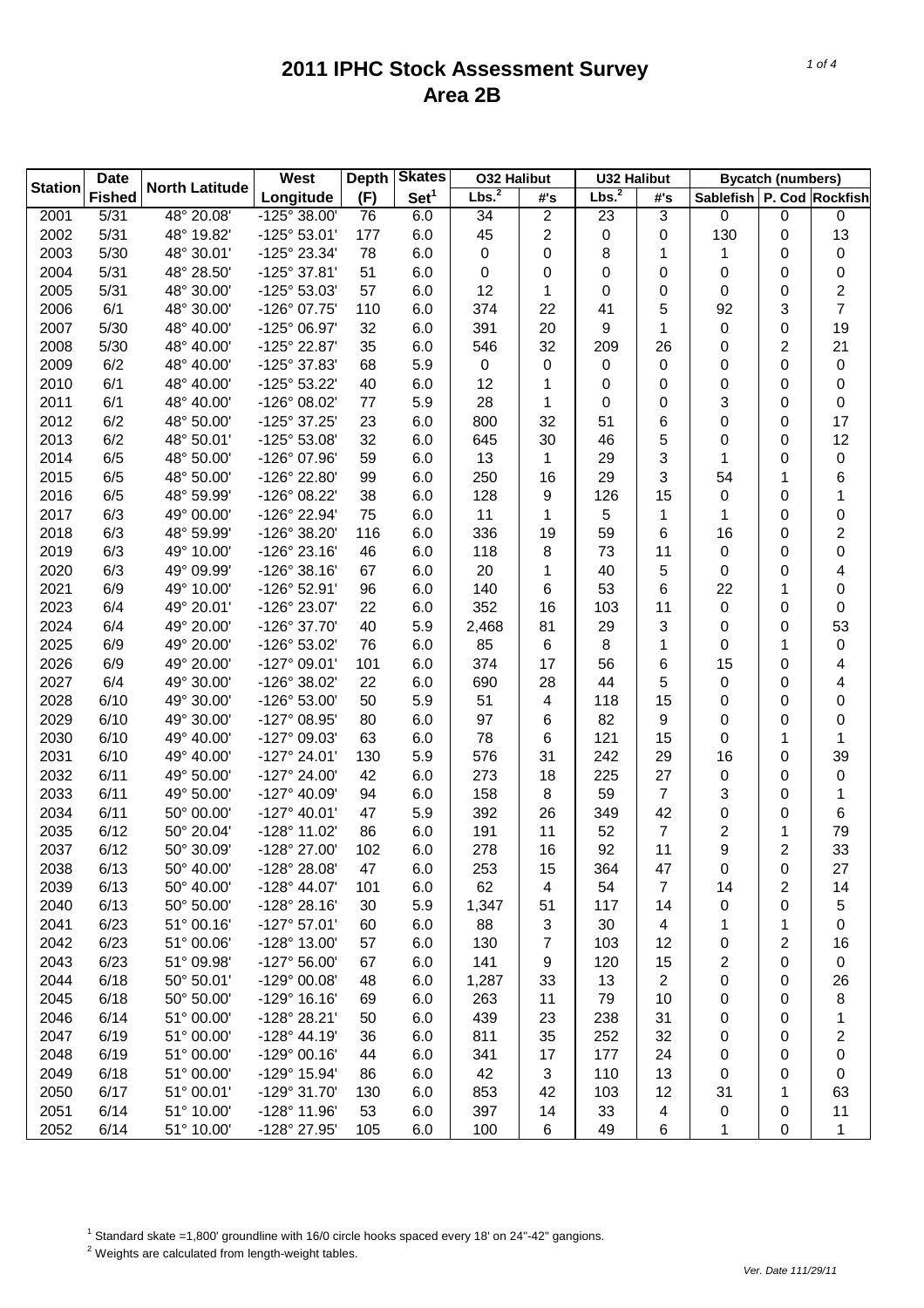| <b>Date</b><br><b>Station</b> |               | <b>North Latitude</b>    | West                  | <b>Depth</b> | <b>Skates</b>    | <b>032 Halibut</b> |                 | <b>U32 Halibut</b> |     | <b>Bycatch (numbers)</b>  |           |                  |
|-------------------------------|---------------|--------------------------|-----------------------|--------------|------------------|--------------------|-----------------|--------------------|-----|---------------------------|-----------|------------------|
|                               | <b>Fished</b> |                          | Longitude             | (F)          | Set <sup>1</sup> | Lbs. <sup>2</sup>  | #'s             | Lbs. <sup>2</sup>  | #'s | Sablefish P. Cod Rockfish |           |                  |
| 2053                          | 6/19          | $\overline{51}$ ° 10.00' | $-128^{\circ}$ 44.12' | 54           | 6.0              | 160                | $\overline{13}$ | 739                | 99  | 0                         | $\pmb{0}$ | 0                |
| 2054                          | 6/19          | 51° 10.00'               | $-129°00.11'$         | 72           | 6.0              | 353                | 23              | 314                | 41  | $\pmb{0}$                 | 0         | 0                |
| 2055                          | 6/17          | 51° 10.00'               | -129° 16.02'          | 147          | 6.0              | 601                | 35              | 167                | 19  | 34                        | 0         | 15               |
| 2056                          | 6/17          | 51° 10.00'               | -129° 31.84'          | 156          | 6.0              | 982                | 59              | 367                | 43  | 76                        | 0         | 1                |
| 2057                          | 7/8           | 51° 19.95'               | $-127^{\circ} 55.00'$ | 73           | 6.0              | 442                | 21              | 56                 | 8   | $\overline{2}$            | 3         | 10               |
| 2058                          | 7/8           | 51° 20.00'               | -128° 10.97'          | 46           | 6.0              | 155                | 11              | 207                | 29  | 0                         | 0         | $\boldsymbol{0}$ |
| 2059                          | 6/20          | 51° 20.00'               | -128° 27.06'          | 82           | 6.0              | 82                 | 6               | 153                | 19  | 11                        | 0         | 0                |
| 2060                          | 6/20          | 51° 20.00'               | -128° 43.09'          | 114          | 6.0              | 439                | 29              | 68                 | 8   | 8                         | 1         | 7                |
| 2061                          | 7/4           | 51° 19.94'               | -128° 59.00'          | 135          | 6.0              | 145                | 10              | 44                 | 5   | 84                        | 0         | 6                |
| 2062                          | 7/4           | 51° 19.86'               | -129° 15.00'          | 133          | 6.0              | 226                | 17              | 82                 | 9   | 52                        | 0         | 4                |
| 2063                          | 6/24          | 51° 20.00'               | -129° 31.05'          | 114          | 6.0              | 126                | 9               | 87                 | 11  | 39                        | 0         | 13               |
| 2064                          | 6/24          | 51° 20.00'               | -129° 47.08'          | 133          | 6.0              | 112                | 8               | 35                 | 4   | 5                         | 0         | 1                |
| 2065                          | 7/8           | 51° 30.00'               | -128° 11.02'          | 46           | 6.0              | 544                | 18              | 136                | 18  | 0                         | 0         | 105              |
| 2066                          | 6/20          | 51° 30.00'               | -128° 26.93'          | 104          | 6.0              | 144                | 9               | 9                  | 1   | $\overline{7}$            | 0         | $\overline{2}$   |
| 2067                          | 6/20          | 51° 30.00'               | -128° 42.95'          | 47           | 6.0              | 90                 | 7               | 167                | 21  | 0                         | 0         | 0                |
| 2068                          | 7/4           | 51° 30.13'               | -128° 59.00'          | 24           | 6.0              | 609                | 31              | 173                | 21  | 0                         | 0         | 0                |
| 2069                          | 7/5           | 51° 30.09'               | -129° 15.01'          | 28           | 5.9              | 368                | 24              | 190                | 24  | 0                         | 0         | 0                |
| 2070                          | 6/24          | 51° 30.00'               | -129° 30.98'          | 55           | 6.0              | 3,397              | 153             | 459                | 53  | 0                         | 0         | 39               |
| 2071                          | 6/24          | 51° 30.00'               | -129° 46.90'          | 92           | 6.0              | 1,443              | 74              | 261                | 31  | 17                        | 0         | 68               |
| 2072                          | 6/28          | 51° 30.08'               | -130° 03.00'          | 154          | 6.0              | 624                | 29              | 74                 | 9   | 56                        | 1         | 17               |
| 2073                          | 7/9           | 51° 40.00'               | -128° 25.99'          | 78           | 6.0              | 211                | 13              | 57                 | 9   | 10                        | 1         | $\overline{2}$   |
| 2074                          | 7/10          | 51° 40.00'               | $-128^{\circ} 58.86'$ | 26           | 6.0              | 69                 | 5               | 119                | 13  | $\pmb{0}$                 | 0         | 0                |
| 2075                          | 7/5           | 51° 40.02'               | -129° 16.00'          | 30           | 6.0              | 34                 | 3               | 70                 | 8   | 0                         | 0         | 0                |
| 2076                          | 7/3           | 51° 40.14'               | -129° 31.00'          | 53           | 6.0              | 11                 | 1               | 12                 | 2   | 0                         | 0         | 0                |
| 2077                          | 7/3           | 51° 39.96'               | -129° 47.00'          | 142          | 6.0              | 276                | 14              | 75                 | 9   | 26                        | 0         | 11               |
| 2078                          | 7/9           | 51° 50.06'               | -128° 26.00'          | 89           | 6.0              | 119                | 7               | 39                 | 4   | $\pmb{0}$                 | 0         | 4                |
| 2079                          | 7/9           | 51° 50.00'               | -128° 41.94'          | 59           | 5.9              | 73                 | 6               | 544                | 71  | 0                         | 1         | 0                |
| 2080                          | 7/10          | 51° 50.11'               | -128° 58.00'          | 45           | 6.0              | 580                | 40              | 365                | 42  | 0                         | 0         | 13               |
| 2081                          | 7/10          | 51° 50.00'               | -129° 13.85'          | 67           | 6.0              | 249                | 17              | 184                | 20  | 0                         | 0         | 1                |
| 2082                          | 7/3           | 51° 49.88'               | -129° 31.02'          | 140          | 6.0              | 98                 | 6               | 9                  | 1   | 22                        | 0         | 5                |
| 2083                          | 7/21          | 52° 00.00'               | -128° 42.23'          | 90           | 6.0              | 145                | 9               | 29                 | 3   | $\pmb{0}$                 | 0         | 10               |
| 2084                          | 7/21          | 52° 00.00'               | -128° 58.03'          | 75           | 6.0              | 770                | 52              | 385                | 47  | 0                         | 0         | 3                |
| 2085                          | 7/22          | 52° 00.00'               | $-129°$ 14.21'        | 100          | 6.0              | 85                 | 4               | 28                 | 3   | 0                         | 0         | 0                |
| 2086                          | 7/21          | 52° 10.00'               | $-128°$ 41.32'        | 123          | 6.0              | 120                | 7               | 21                 | 3   | 20                        | 0         | 17               |
| 2087                          | 6/28          | 51° 40.12'               | -130° 03.00'          | 193          | 6.0              | 74                 | 1               | 0                  | 0   | 136                       | 0         | 51               |
| 2088                          | 6/28          | 51° 40.04'               | -130° 19.00'          | 140          | 6.0              | 536                | 25              | 98                 | 12  | 29                        | 0         | 49               |
| 2089                          | 7/3           | 51° 49.88'               | $-129^{\circ}$ 47.00  | 144          | 6.0              | 26                 | 1               | 14                 | 2   | 26                        | 0         | 4                |
| 2090                          | 7/2           | 51° 49.99'               | -130° 03.00'          | 99           | 6.0              | 1,503              | 70              | 308                | 35  | 1                         | 0         | 39               |
| 2091                          | 6/30          | 51° 50.03'               | -130° 19.00'          | 117          | 6.0              | 2,550              | 108             | 395                | 45  | 11                        | 0         | 11               |
| 2092                          | 6/29          | 51° 50.01'               | -130° 35.09'          | 161          | 5.2              | 612                | 28              | 158                | 18  | 64                        | 1         | 10               |
| 2093                          | 6/29          | 51° 50.00'               | -130° 52.25'          | 97           | 6.0              | 1,360              | 41              | 46                 | 6   | 3                         | 0         | 131              |
| 2094                          | 7/22          | 52° 00.01'               | -129° 29.96'          | 112          | 6.0              | 483                | 20              | 66                 | 9   | 54                        | 1         | 52               |
| 2095                          | 7/2           | 51° 59.86'               | -129° 47.02'          | 63           | 6.0              | 636                | 23              | 260                | 34  | $\pmb{0}$                 | 0         | 53               |
| 2096                          | 7/2           | 51° 59.95'               | -130° 03.01'          | 77           | 6.0              | 443                | 23              | 246                | 34  | 0                         | 0         | 8                |
| 2097                          | 6/30          | 51° 59.84'               | -130° 20.55'          | 201          | 6.0              | 185                | 5               | 5                  | 1   | 57                        | 0         | 3                |
| 2098                          | 6/30          | 51° 59.86'               | -130° 35.01'          | 137          | 6.0              | 481                | 18              | 36                 | 5   | 26                        | 3         | 6                |
| 2099                          | 6/29          | 52° 00.01'               | -130° 51.99'          | 102          | 5.9              | 980                | 34              | 69                 | 8   | $\pmb{0}$                 | 0         | 11               |
| 2100                          | 7/20          | 52° 10.00'               | -128° 57.05'          | 93           | 6.0              | 547                | 35              | 145                | 16  | 4                         | 0         | 64               |
| 2101                          | 7/20          | 52° 10.00'               | -129° 13.65'          | 95           | 6.0              | 17                 | 1               | $\overline{7}$     | 1   | 3                         | 0         | 0                |
| 2102                          | 7/22          | 52° 09.98'               | -129° 29.94'          | 114          | 6.0              | 323                | 10              | 0                  | 0   | 9                         | 0         | 5                |

<sup>1</sup> Standard skate =1,800' groundline with 16/0 circle hooks spaced every 18' on 24"-42" gangions.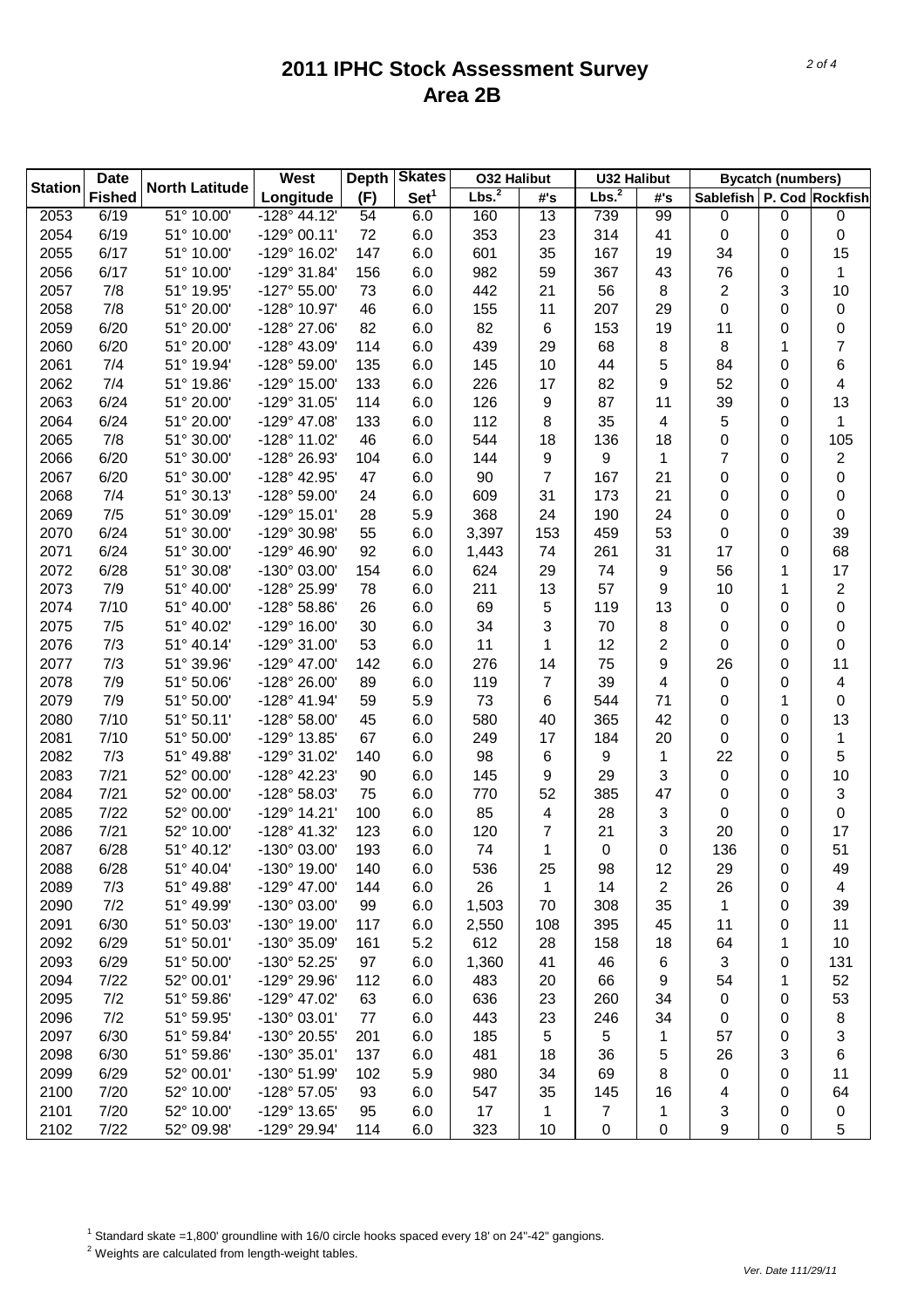| <b>Date</b>    |               |                       | <b>West</b>           | <b>Skates</b><br><b>Depth</b> |                  | <b>O32 Halibut</b> |     | <b>U32 Halibut</b> |     | <b>Bycatch (numbers)</b>  |    |                         |
|----------------|---------------|-----------------------|-----------------------|-------------------------------|------------------|--------------------|-----|--------------------|-----|---------------------------|----|-------------------------|
| <b>Station</b> | <b>Fished</b> | <b>North Latitude</b> | Longitude             | (F)                           | Set <sup>1</sup> | Lbs. <sup>2</sup>  | #'s | Lbs. <sup>2</sup>  | #'s | Sablefish P. Cod Rockfish |    |                         |
| 2103           | 7/24          | 52° 10.28'            | -129° 45.99'          | 109                           | 6.0              | 112                | 5   | 33                 | 4   | 1                         | 1  | 22                      |
| 2104           | 7/11          | 52° 10.01'            | -130° 03.00'          | 88                            | 6.0              | 88                 | 5   | 43                 | 5   | 0                         | 0  | $\overline{2}$          |
| 2105           | 7/11          | 52° 10.21'            | -130° 19.00'          | 220                           | 6.0              | 151                | 4   | 8                  | 1   | 73                        | 0  | 5                       |
| 2106           | 7/12          | 52° 09.92'            | -130° 35.00'          | 105                           | 6.0              | 1,348              | 46  | 78                 | 10  | 1                         | 2  | 27                      |
| 2107           | 7/12          | 52° 09.89'            | -130° 52.00'          | 122                           | 6.0              | 1,545              | 57  | 35                 | 4   | 8                         | 4  | 6                       |
| 2108           | 7/20          | 52° 20.06'            | -129° 13.00'          | 82                            | 6.0              | 454                | 23  | 61                 | 7   | 2                         | 1  | 37                      |
| 2109           | 7/24          | 52° 19.88'            | -129° 30.01'          | 96                            | 6.0              | 669                | 28  | 53                 | 6   | 0                         | 0  | 11                      |
| 2110           | 7/24          | 52° 20.02'            | $-129^{\circ}$ 46.00  | 116                           | 6.0              | 726                | 42  | 68                 | 8   | 2                         | 0  | 97                      |
| 2111           | 7/11          | 52° 20.09'            | -130° 03.00'          | 127                           | 6.0              | 890                | 26  | 133                | 15  | 0                         | 1  | 1                       |
| 2112           | 7/11          | 52° 20.00'            | -130° 19.06'          | 195                           | 6.0              | 378                | 9   | 28                 | 3   | 90                        | 0  | 15                      |
| 2113           | 7/13          | 52° 19.71'            | -130° 35.01'          | 91                            | 6.0              | 829                | 31  | 81                 | 9   | 0                         | 4  | 20                      |
| 2114           | 7/12          | 52° 20.02'            | -130° 52.00'          | 79                            | 6.0              | 770                | 42  | 210                | 25  | 1                         | 0  | $\mathsf 0$             |
| 2115           | 7/19          | 52° 30.00'            | -129° 31.59'          | 47                            | 6.0              | 933                | 55  | 302                | 34  | 0                         | 0  | 27                      |
| 2116           | 7/19          | 52° 30.00'            | $-129°$ 46.11'        | 100                           | 6.0              | 1,822              | 74  | 38                 | 4   | 22                        | 6  | 15                      |
| 2117           | 7/18          | 52° 30.00'            | $-130^{\circ}$ 02.10  | 148                           | 6.0              | 856                | 28  | 22                 | 3   | 25                        | 0  | 14                      |
| 2118           | 7/18          | 52° 30.00'            | -130° 19.10'          | 141                           | 6.0              | 120                | 5   | 8                  | 1   | 33                        | 0  | $\boldsymbol{9}$        |
| 2119           | 7/13          | 52° 30.05'            | -130° 35.00'          | 65                            | 6.0              | 1,301              | 45  | 105                | 13  | $\pmb{0}$                 | 0  | 32                      |
| 2120           | 7/13          | 52° 30.12'            | -130° 52.01'          | 58                            | 6.0              | 531                | 19  | 143                | 18  | 0                         | 0  | 11                      |
| 2121           | 7/19          | 52° 40.12'            | $-129°$ 46.01'        | 104                           | 6.0              | 229                | 5   | 20                 | 2   | 0                         | 0  | 18                      |
| 2122           | 7/18          | 52° 40.10'            | -130° 01.99'          | 147                           | 6.0              | 67                 | 2   | 15                 | 2   | 43                        | 0  | 28                      |
| 2123           | 7/14          | 52° 40.00'            | -130° 19.43'          | 116                           | 6.0              | 132                | 6   | 0                  | 0   | 29                        | 2  | 37                      |
| 2124           | 7/14          | 52° 40.00'            | -130° 34.95'          | 79                            | 6.0              | 793                | 31  | 7                  | 1   | 3                         | 4  | 15                      |
| 2125           | 7/25          | 52° 50.09'            | -130° 02.00'          | 141                           | 6.0              | 23                 | 1   | 0                  | 0   | 70                        | 0  | $\overline{\mathbf{c}}$ |
| 2126           | 7/14          | 52° 50.00'            | $-130^{\circ}$ 19.18' | 112                           | 6.0              | 153                | 7   | 23                 | 3   | 23                        | 0  | 3                       |
| 2127           | 7/25          | 53° 00.00'            | -129° 44.96'          | 123                           | 6.0              | 25                 | 2   | 14                 | 3   | 30                        | 0  | 7                       |
| 2128           | 7/25          | 53° 00.19'            | -130° 02.00'          | 96                            | 6.0              | 153                | 10  | 18                 | 2   | 19                        | 8  | 45                      |
| 2129           | 7/15          | 52° 29.86'            | $-131^{\circ}$ 08.00  | 49                            | 6.0              | 871                | 48  | 378                | 45  | 0                         | 1  | 18                      |
| 2130           | 7/15          | 52° 30.05'            | -131° 25.00'          | 79                            | 6.0              | 365                | 16  | 49                 | 6   | 0                         | 0  | 12                      |
| 2131           | 7/14          | 52° 39.94'            | -130° 52.00'          | 51                            | 6.0              | 296                | 18  | 587                | 74  | 0                         | 0  | 1                       |
| 2132           | 7/14          | 52° 40.23'            | $-131^{\circ}$ 08.00  | 38                            | 6.0              | 683                | 32  | 233                | 26  | 0                         | 0  | 0                       |
| 2133           | 7/14          | 52° 49.80'            | -130° 35.00'          | 63                            | 6.0              | 157                | 10  | 53                 | 6   | 0                         | 0  | 7                       |
| 2134           | 7/14          | 52° 49.89'            | -130° 52.00'          | 27                            | 6.0              | 227                | 11  | 37                 | 6   | 0                         | 0  | 0                       |
| 2135           | 7/13          | 52° 59.95'            | -130° 18.05'          | 115                           | 6.0              | 105                | 4   | 10                 | 1   | 69                        | 1  | 32                      |
| 2136           | 7/13          | 53° 00.27'            | -130° 35.00'          | 50                            | 6.0              | 245                | 16  | 246                | 31  | 0                         | 1  | $\boldsymbol{0}$        |
| 2137           | 7/13          | 53° 09.87'            | -130° 18.00'          | 88                            | 6.0              | 882                | 23  | 76                 | 8   | 6                         | 3  | 26                      |
| 2138           | 7/13          | 53° 09.98'            | -130° 35.00'          | 104                           | 6.0              | 103                | 5   | 8                  | 1   | 34                        | 0  | 16                      |
| 2139           | 7/16          | 53° 09.79'            | -130° 52.00'          | 59                            | 6.0              | 89                 | 6   | 35                 | 4   | 0                         | 2  | 0                       |
| 2140           | 7/16          | 53° 19.98'            | -130° 18.00'          | 55                            | 6.0              | 1,249              | 62  | 238                | 28  | 0                         | 2  | 2                       |
| 2141           | 7/16          | 53° 19.84'            | -130° 35.00'          | 44                            | 6.0              | 746                | 44  | 498                | 58  | 0                         | 0  | 34                      |
| 2142           | 7/16          | 53° 20.09'            | -130° 52.00'          | 75                            | 6.0              | 1,115              | 65  | 114                | 12  | 4                         | 11 | $\overline{c}$          |
| 2143           | 7/25          | 53° 19.89'            | -132° 49.00'          | 77                            | 6.0              | 1,001              | 26  | 326                | 46  | 0                         | 0  | 62                      |
| 2144           | 7/25          | 53° 20.02'            | -133° 06.00'          | 133                           | 6.0              | 1,776              | 55  | 80                 | 9   | 38                        | 0  | 8                       |
| 2145           | 7/17          | 53° 29.97'            | -130° 52.00'          | 51                            | 6.0              | 359                | 28  | 410                | 50  | $\pmb{0}$                 | 31 | 0                       |
| 2146           | 7/25          | 53° 30.09'            | -133° 06.00'          | 211                           | 6.0              | 200                | 9   | 0                  | 0   | 137                       | 0  | 69                      |
| 2147           | 7/17          | 53° 39.95'            | -130° 35.00'          | 18                            | 6.0              | 250                | 13  | 89                 | 12  | $\pmb{0}$                 | 0  | 3                       |
| 2148           | 7/17          | 53° 39.95'            | -130° 52.00'          | 25                            | 6.0              | 161                | 10  | 195                | 25  | 0                         | 0  | 0                       |
| 2149           | 7/25          | 53° 39.97'            | -133° 07.00'          | 81                            | 6.0              | 931                | 53  | 602                | 72  | 0                         | 0  | 20                      |
| 2150           | 7/17          | 53° 49.98'            | -130° 52.00'          | 47                            | 6.0              | 389                | 26  | 406                | 51  | 8                         | 7  | 0                       |
| 2151           | 7/26          | 54° 00.04'            | -133° 25.00'          | 42                            | 6.0              | 1,599              | 46  | 200                | 24  | 0                         | 0  | 34                      |
| 2152           | 7/12          | 54° 09.88'            | -130° 35.00'          | 58                            | 6.0              | 247                | 11  | 87                 | 10  | 1                         | 2  | 1                       |

<sup>1</sup> Standard skate =1,800' groundline with 16/0 circle hooks spaced every 18' on 24"-42" gangions.